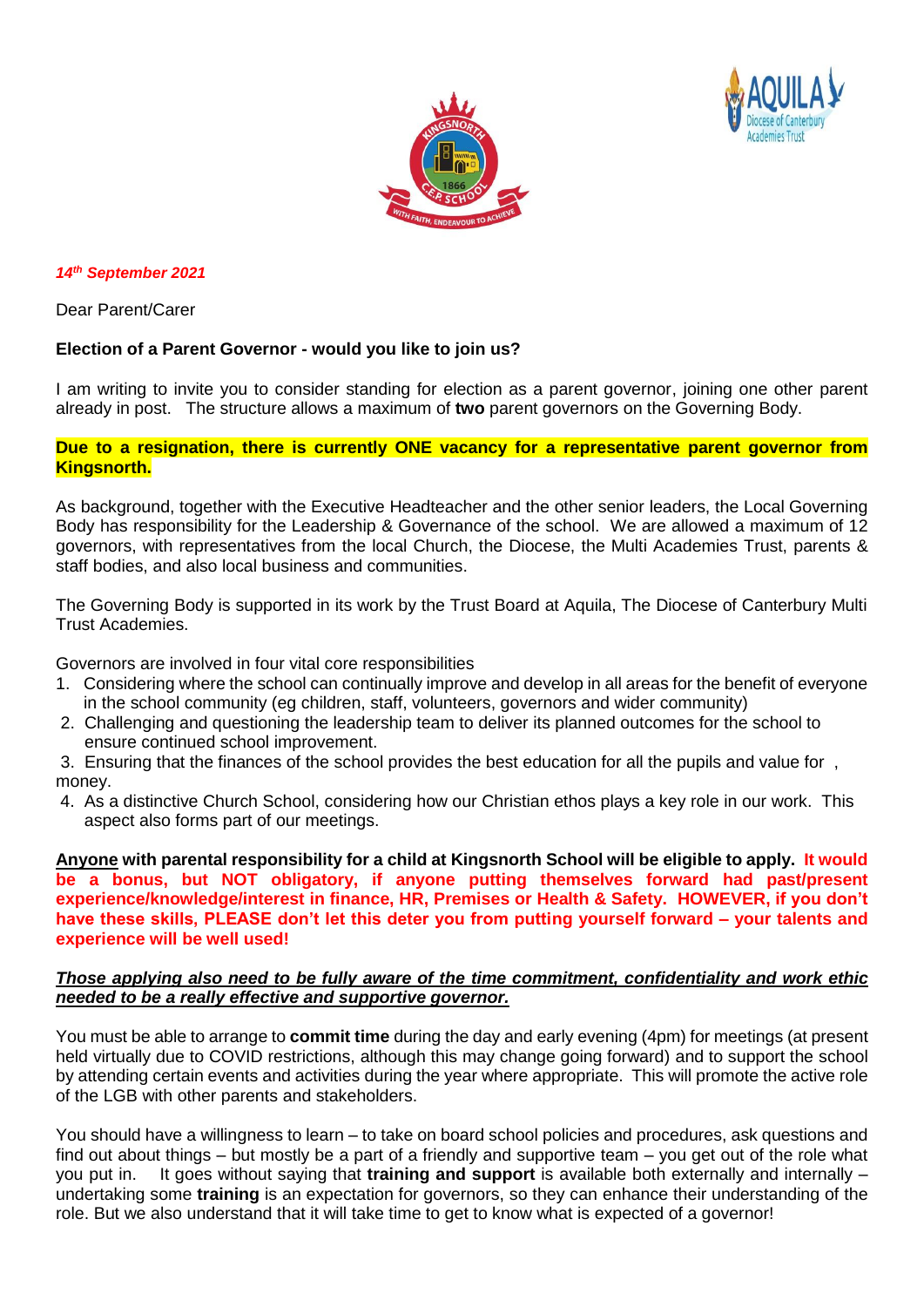Just being proactive in finding out about your governor role will give you a real sense of "buy in" to the welfare of the school, the staff and the children. Staff will be more than happy to help with this at any time and both the Chair of Governors and Clerk are always available (and also the Executive Headl).

You will be assigned a governor "mentor" from within the Governing Body to help and support you and you would be encouraged to use them. There are also easily accessed documents and comprehensive, recognised governor information areas online for you to look at.

The main thing you need is a real passion **for helping to make a difference** to Kingsnorth School – this is paramount to your success as a governor and will make the role interesting and rewarding for you.

Governor support for school leadership has already become, and will continue to be, even more vital in the rare and challenging times we have found ourselves in. There has never been a more important time for governors to be able to support our hard-working school teams as things begin to return to some kind of normality.

**Expenses can be claimed** for any travel to training (although training is currently online) and for other specific reasons where governors may be out of pocket.

If you are **interested in applying**, we would strongly suggest you first find out more about the role – you may already know one of the other governors to speak to, or you are extremely welcome to contact either Chris Myers (Chair of Governors) [cmyers@kingsnorth.kent.sch.uk](mailto:cmyers@kingsnorth.kent.sch.uk) or Jan White (Clerk) on [clerk@kingsnorth.kent.sch.uk.](mailto:clerk@kingsnorth.kent.sch.uk) .

Once we receive your nomination, you will also have opportunity to meet with the Executive Headteacher and/or Chair of Governors. Again, this will give you chance to discuss the position in more depth, and find out more about what we do and the skills and commitment needed.

Once elected, there will also be **opportunity for you to attend a governors' meeting as an observer** before finally committing to the role. Meetings have been taking place successfully using virtual platforms during the COVID-19 period and resuming face to face meetings will be considered as we move forward.

If you decide to apply, please provide a short statement saying what you think you could bring to the role. **This shouldn't be any more than 100 words.** The statement should only include biographical information, your reasons for wanting to be a parent governor and the skills and expertise you believe you can bring to our Local Governing Body, whether these are professional (both current and past), community, time, skills etc.

**Please note: You will need to ask another parent of a child at the school to formally "propose" your application. TO COMPLY WITH THE SCHOOLS' COVID19 GUIDELINES - PLEASE COMPLETE THE NOMINATION FORM ELECTRONICALLY (including details of the person nominating you) rather than collecting a paper copy from the school, AND RETURN BY EMAIL to:**

## Mrs. Jan White (Clerk**) [clerk@kingsnorth.kent.sch.uk](mailto:clerk@kingsnorth.kent.sch.uk) by Tuesday 29th September 2021 – 4.00pm**

If there is more than one nomination, an **election will be held**, and at this point copies of the personal statements you provide will be sent home to all parents, and a ballot arranged so they can cast their votes. One week will be allowed for the return of these. Each parent will have one vote, no matter how many children he or she has at the schools.

Because appointments as a Governor will give access to children, there is currently a requirement for governors of all schools to undertake an **enhanced Disclosure and Barring, Service check (DBS)** and your appointment will be subject to successful completion of this check.

If elected, you will also be asked to provide **two references**; one personal and one professional, where possible.

The role of Governor is enormously rewarding and we look forward to hearing from you!

Yours sincerely

**Mr. I.Witts Mr Chris Myers Executive Headteacher – Presiding/Returning Officer Chair of Governors**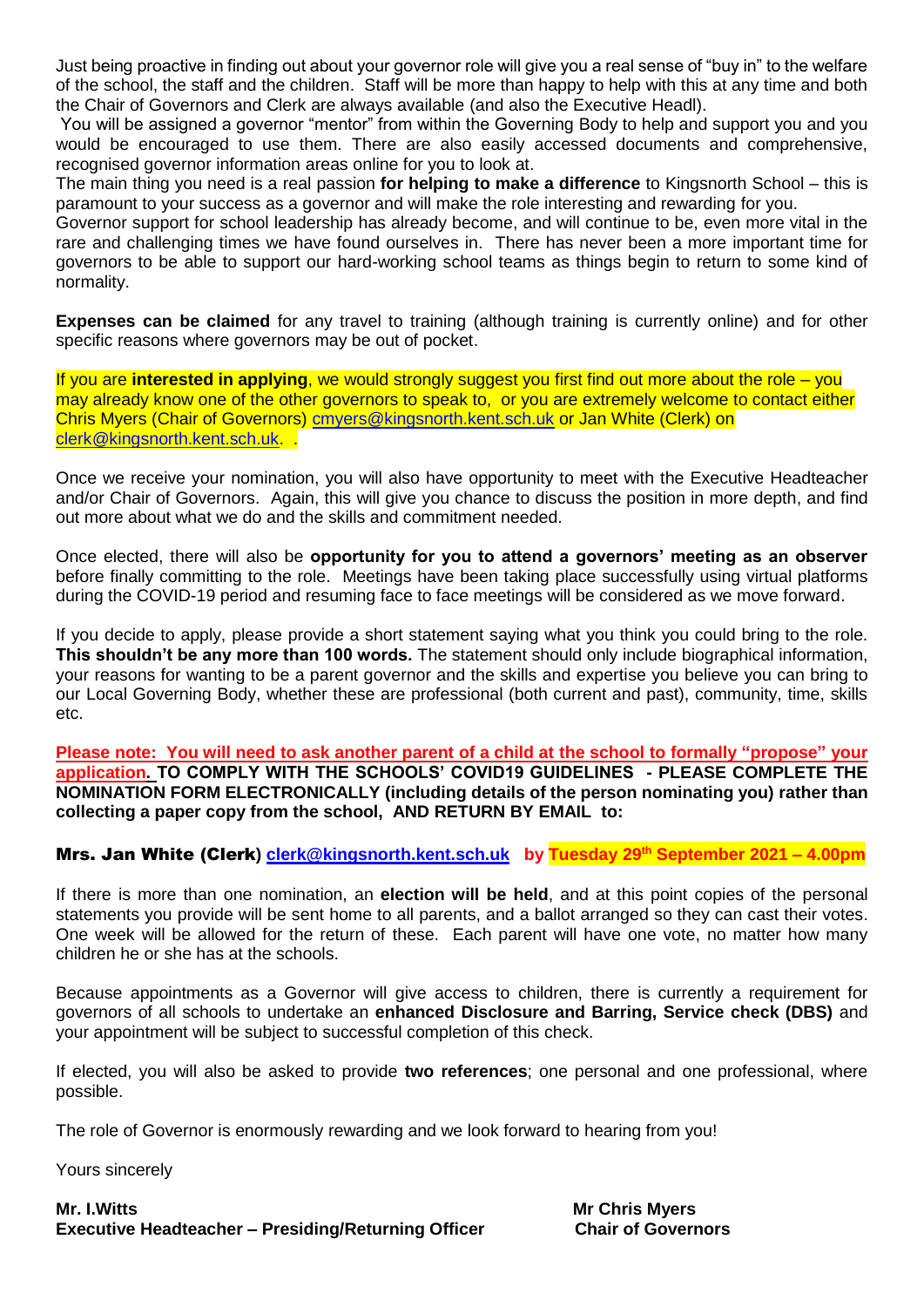



# **ELECTION OF PARENT GOVERNOR**

# PLEASE RETURN THIS FORM TO EITHER OF THE SCHOOLS NAMED BELOW by – **Tuesday 29th September 2021**

\_\_\_\_\_\_\_\_\_\_\_\_\_\_\_\_\_\_\_\_\_\_\_\_\_\_\_\_\_\_\_\_\_\_\_\_\_\_\_\_\_\_\_\_\_\_\_\_\_\_\_\_\_\_\_\_\_\_\_\_\_\_

Name of the Governing Body: **KINGSNORTH CHURCH OF ENGLAND PRIMARY SCHOOL**

Please enter IN BLOCK LETTERS the name and address of the **person being nominated** for election (he or she must be the parent/carer of a child registered at the schools named above)

| Name and address in BLOCK letters of proposer __________________________________ |
|----------------------------------------------------------------------------------|
|                                                                                  |
|                                                                                  |

**PLEASE SUBMIT A SHORT SUPPORTING PERSONAL STATEMENT AS MENTIONED IN THE ORIGINAL LETTER THIS CAN BE SUBMITTED ON A SEPARATE SHEET OF PAPER IF YOU WISH**